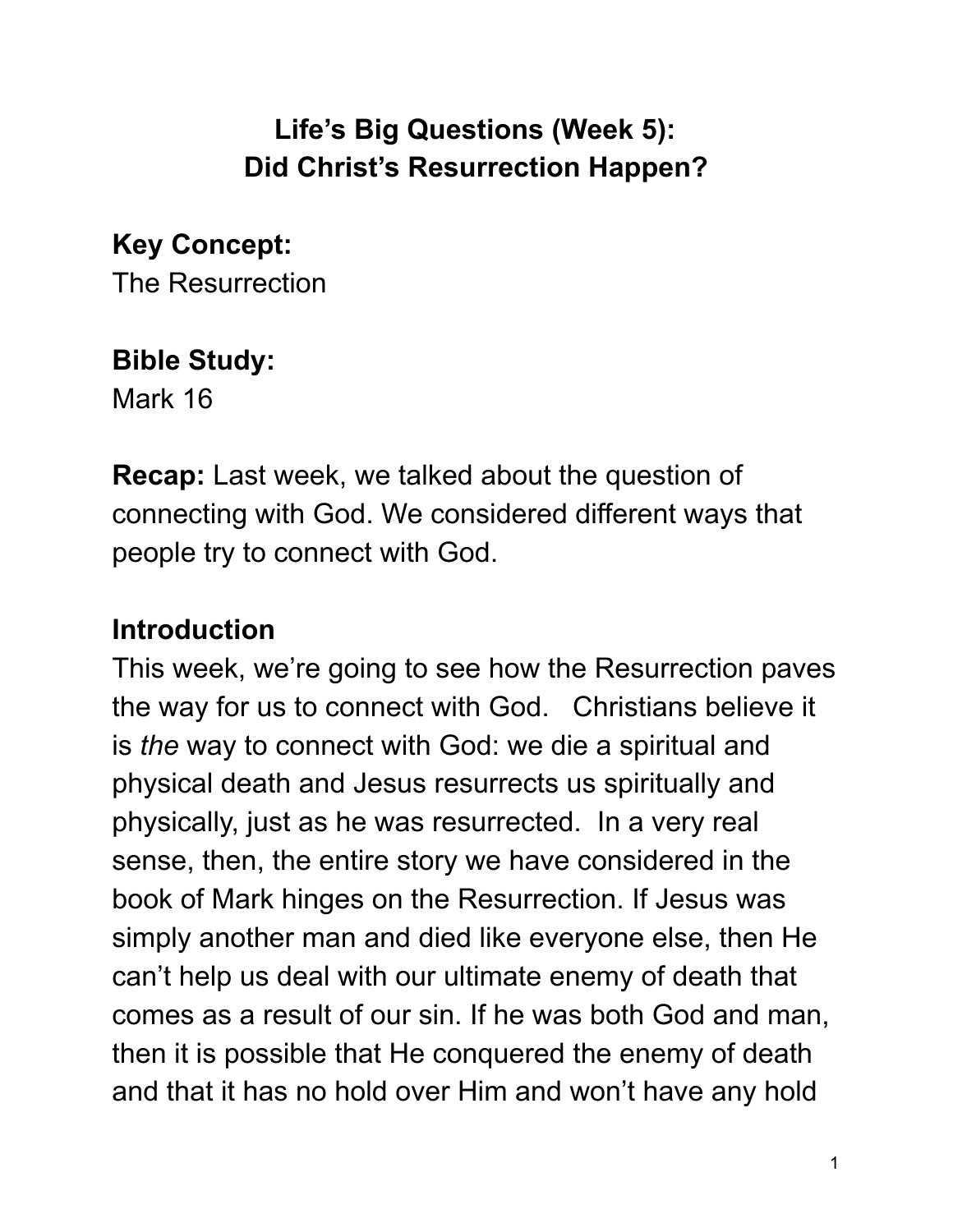for all those who are in Christ. But it all boils down to this: did the Resurrection happen? That's the million dollar question.

## **Credibility of Mark's Account**

To determine whether the Resurrection happened, Let's begin by assessing the credibility of Mark's account. Mark tells us that the first people to the tomb were women. About thirty-six hours after watching Jesus die, a group of women return to the tomb to anoint the body. They weren't quite certain how they would be able to get to His body because a huge stone had been laid across the entrance to the tomb. Yet, in Mark 16, the women are subjected to three shocks of escalating intensity.

## **Shock #1--The Stone Was Rolled Away (Mark 16:4-8).**

The first shock comes in Mark 16:4, "But when they looked up, they saw that the stone, which was very large, had been rolled away." In the original Greek, this phrase literally means "hurled out." There is no need for them to worry about the stone because divine power has hurled the stone away.

**Shock #2: An Angel.** Then comes the second shock--an angel. "As they entered the tomb, they saw a young man dressed in a white robe sitting on the right side, and they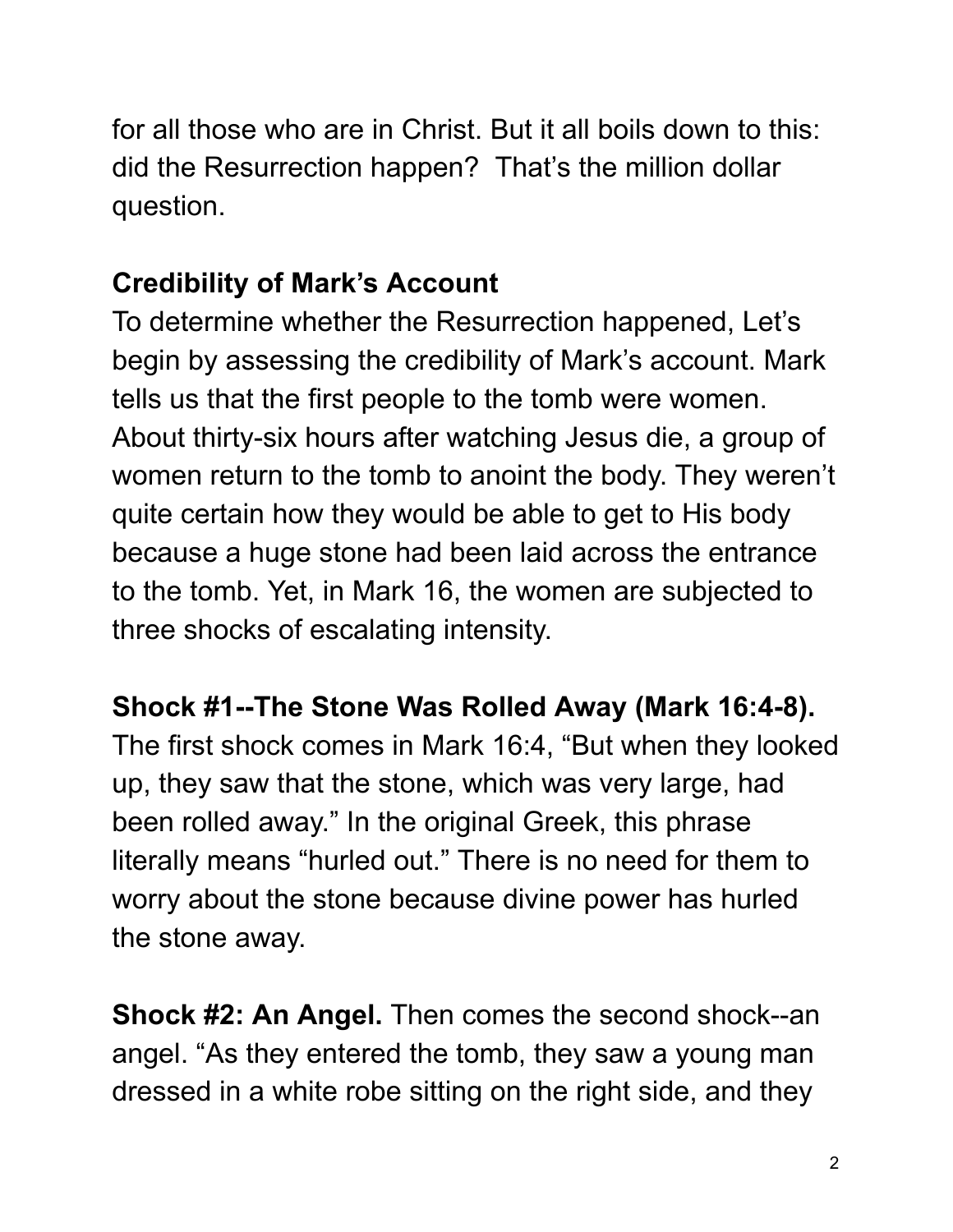were alarmed" (Mark 16:5). The man (which Matthew 28:2 confirms is an angel) affirms the reality of what is happening in verse 6: "Don't be alarmed," he said. "You are looking for Jesus the Nazarene, who was crucified." Basically, the angel says, "Jesus was buried here; you don't have the wrong address. He's just not here anymore."

**Shock #3:** The third shock is the one that changed the women's lives forever. The young man in the empty tomb tells them the reason Jesus' body is not there is because, "He has risen!" (Mark 16:6). Divine power has not only flung the stone away – it has also raised a body to life. Something supernatural has happened. The tomb was empty because Jesus isn't dead anymore. He is alive. So, how do the women react to this staggering news? " *Trembling and bewildered* , the women went out and fled from the tomb. They said nothing to anyone, because they were afraid" (Mark 16:8). So that's it. That is the testimony Mark recorded from the eyewitnesses of the Resurrection. Now we must ask, "Is this account credible? Is the evidence for the Resurrection compelling?"

To answer the question, we should use the same standards we would in a court of law with eyewitness evidence because Mark 16 gives eyewitness accounts. In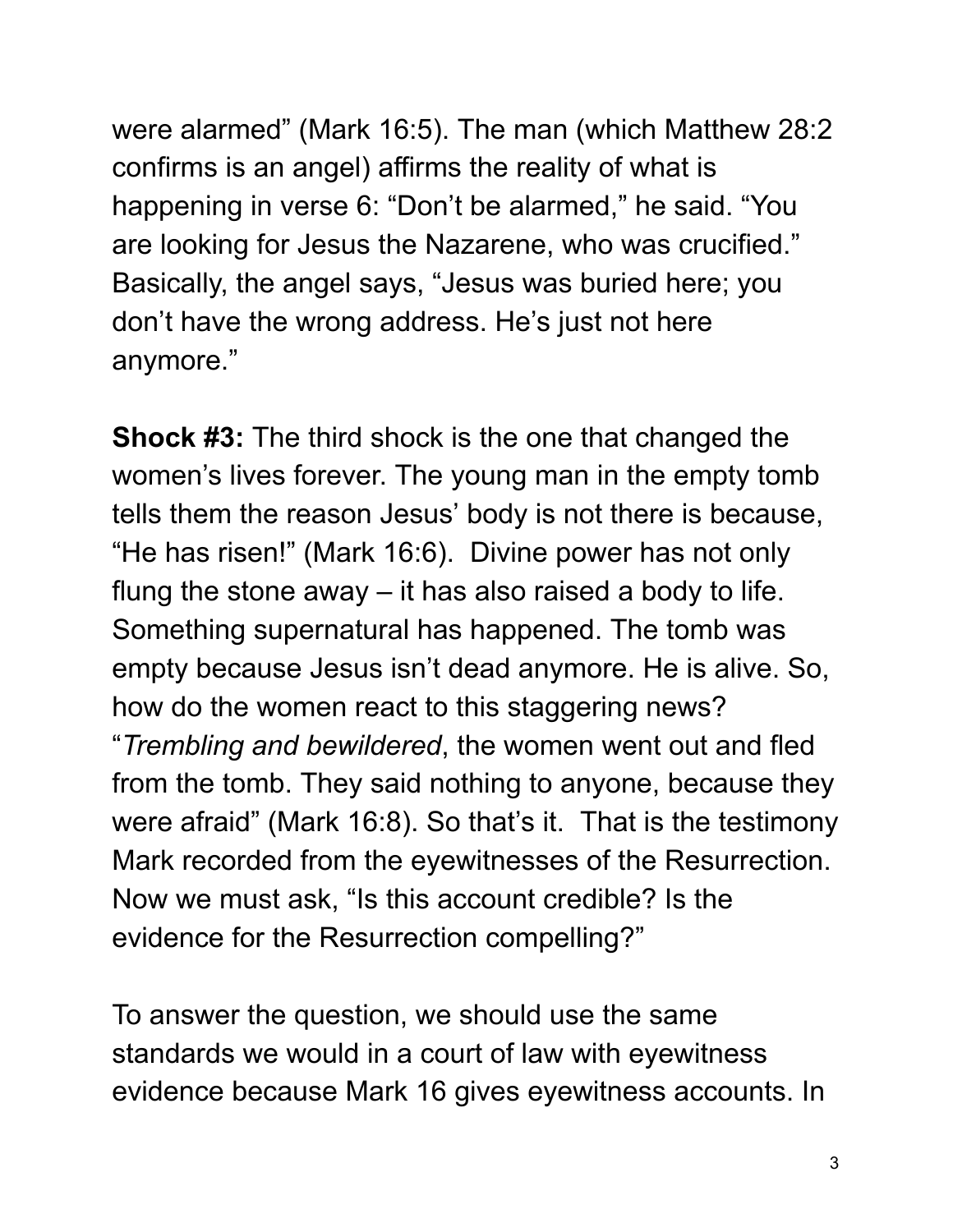a court of law, the presence of eyewitness testimony is very persuasive and in many senses the most powerful evidence available. Mark and all of the gospels were written portraying eyewitness testimony, meaning that they were written by people who saw the events themselves or talked to the ones who did. Today, we're going to consider the strength of the eyewitness evidence presented here by using tools standard tools used in courtrooms to evaluate eyewitness evidence.

# **Legal Proof vs. Scientific Proof**

When it comes to assessing eyewitness evidence, we should begin by remembering the big picture: we're looking for legal proof, not scientific proof. Legal proof asks the question, "Did an event happen in the *past*?" Scientific proof, on the other hand, asks a different question. Scientific proof asks, "Can an event happen again in the *future*?" Science is more concerned about being able to reproduce an event; the law is more concerned about being able to verify an event. Therefore, as we consider the strength of the eyewitness evidence for the historicity of Resurrection, remember we're looking for legal proof, not scientific proof.

# **Examining Eyewitness Evidence**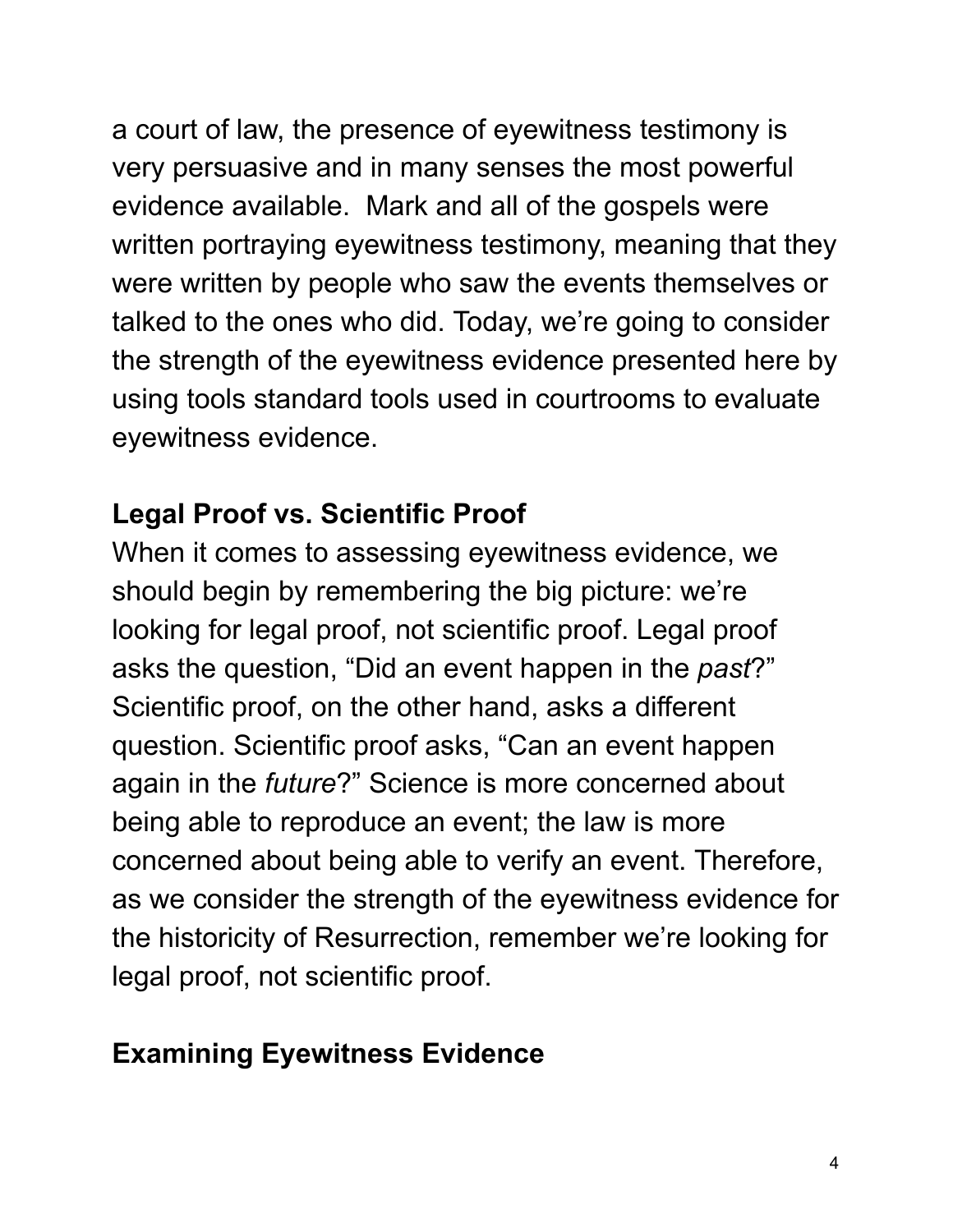Let's consider a few of the tests used in a court of law to examine the strength of eyewitness testimony:

# **1. The Cover-Up Test**

Is an eyewitness covering up something by not telling parts of the story? If an eyewitness covers up certain things, then her testimony loses credibility, but if the eyewitness shares information that could be seen as damaging to the case, then her testimony gains credibility. In Mark 16, the eyewitnesses are certainly forthcoming with information that would seem damaging to their case. To begin with, Mark presents trembling, forgetful women as his evidence of the Resurrection. Earlier in the story written by Mark, Jesus has repeatedly told them that he is going to be killed and will rise again three days later, but the women seem to have completely forgotten.<sup>1</sup>

And it's not like they have forgotten a footnote buried in fine print. They've forgotten the key thing Jesus came to do. They've forgotten the climax of the story. Or maybe it was that they just couldn't believe it. It seemed too unlikely.

 $1$  "The Son of Man must be killed and after three days rise again" (Mk. 8:31); "They will kill Him and after three days He will rise" (Mk. 9:31); "The Gentiles will mock Him and spit on Him, flog Him and kill Him. Three days later He will rise" (Mk. 10:34).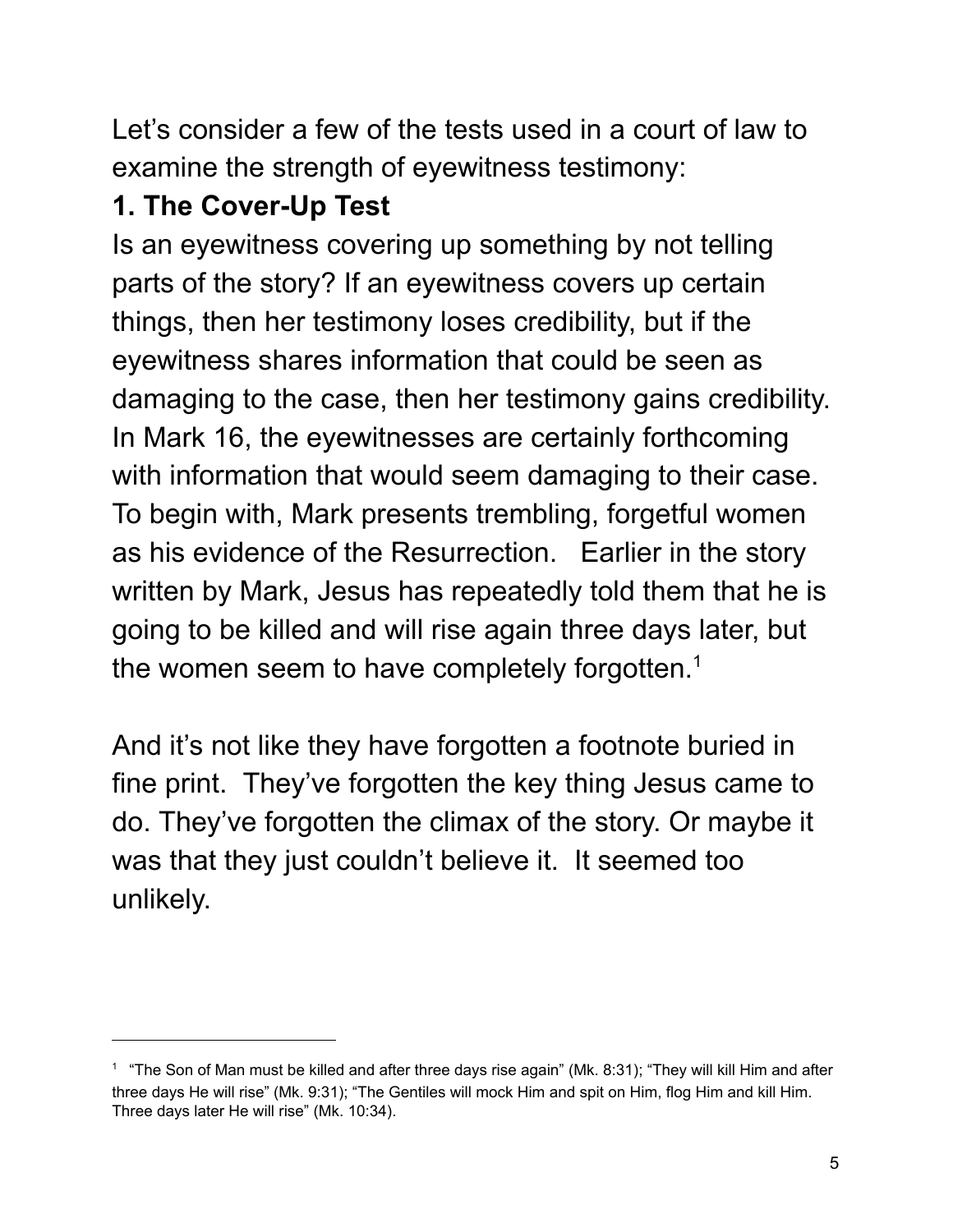Either way, Mark has shared some information that no one would have included if you were making up a story on the Resurrection. And he's not done yet. He goes on to say the women left *trembling* and told nobody out of fear—not exactly the best way to get the word out on a new movement.

Why would Mark include these seemingly embarrassing details for a movement that was built on the Resurrection? The . In the first century when Mark was writing, women weren't allowed to testify in a court of law. Their testimony was inadmissible. If Mark was going to make a story up to persuade other people, then he wouldn't have had women play this part. He would have had the most credible men in the community play the lead role as the first eyewitnesses of the Resurrection—not a bunch of women whose testimony wasn't even valid.

#### **2. The Bias Test**

Another important test in determining the strength and reliability of eyewitness evidence is the bias test. Without question, most of the eyewitnesses to the Resurrection (though certainly not all) were followers of Christ who loved him deeply. Does their bias invalidate their testimony?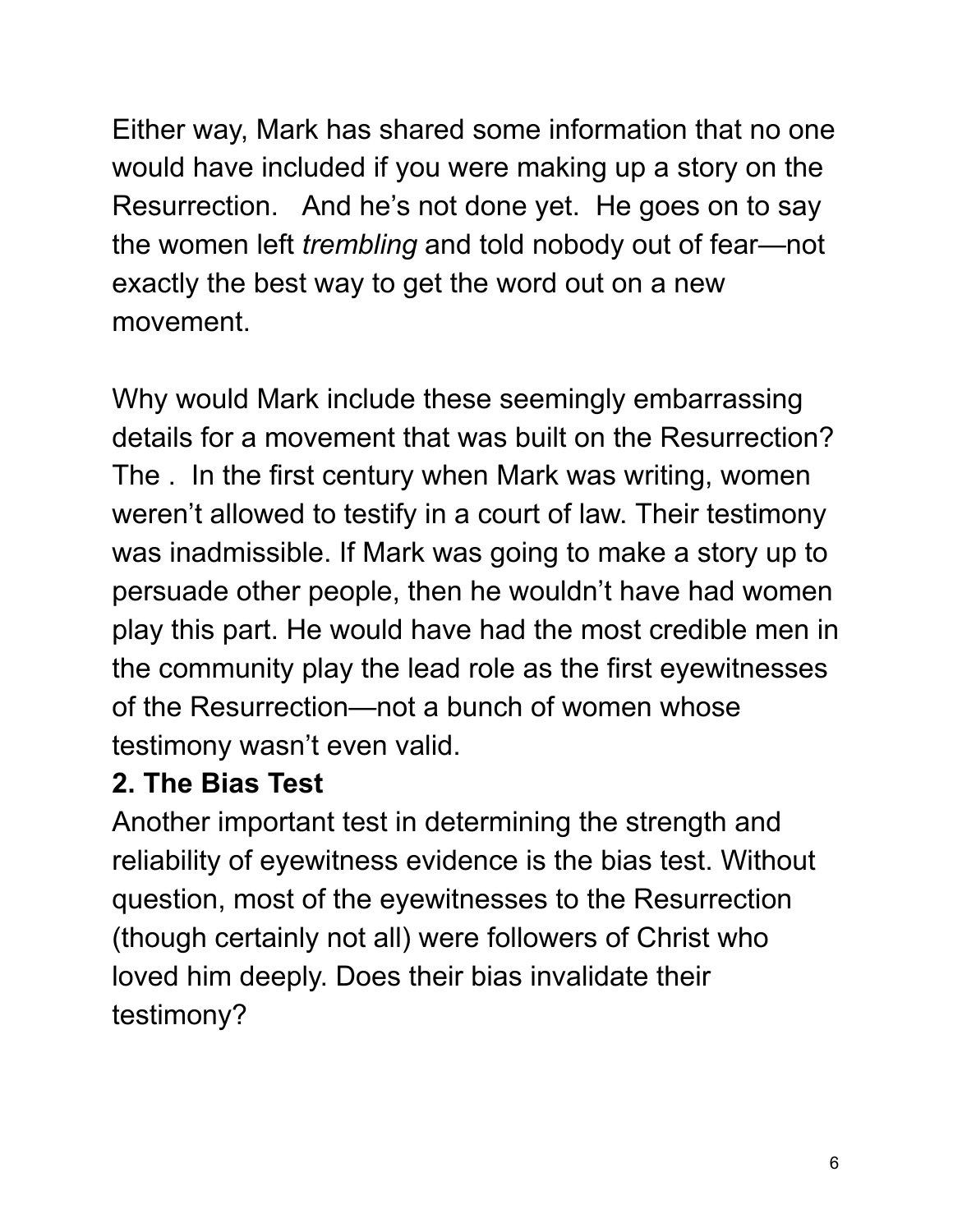To begin with, remember the only thing they had to gain in championing the Resurrection was their own death. Every single disciple (save John, who was exiled) was brutally murdered...for believing in and supporting the Resurrection. As Blaise Pascal says, "I believe those witnesses that get their throats cut." Therefore, with the death penalty on the line (the most powerful incentive to come clean imaginable!), there is simply no way to reasonably believe that a multi-party conspiracy theory with over 500 witnesses would have held together if they were all trying to fabricate a sighting of the Resurrection (that really didn't happen). Besides, multi-party conspiracy theories don't hold up. One, or most likely all, would have caved and admitted it was a hoax, but, to the contrary, they all went to their graves asserting the truth of the Resurrection.

### **3. The Corroboration Test**

Corroborating evidence is evidence that strengthens or adds to already existing evidence. The strength of the evidence presented by the eyewitnesses in Mark is corroborated, or strengthened, by the sheer number of eyewitnesses. The Gospels alone tell us of 10 separate instances where Jesus is seen after His death, at different times and in different places, to different people.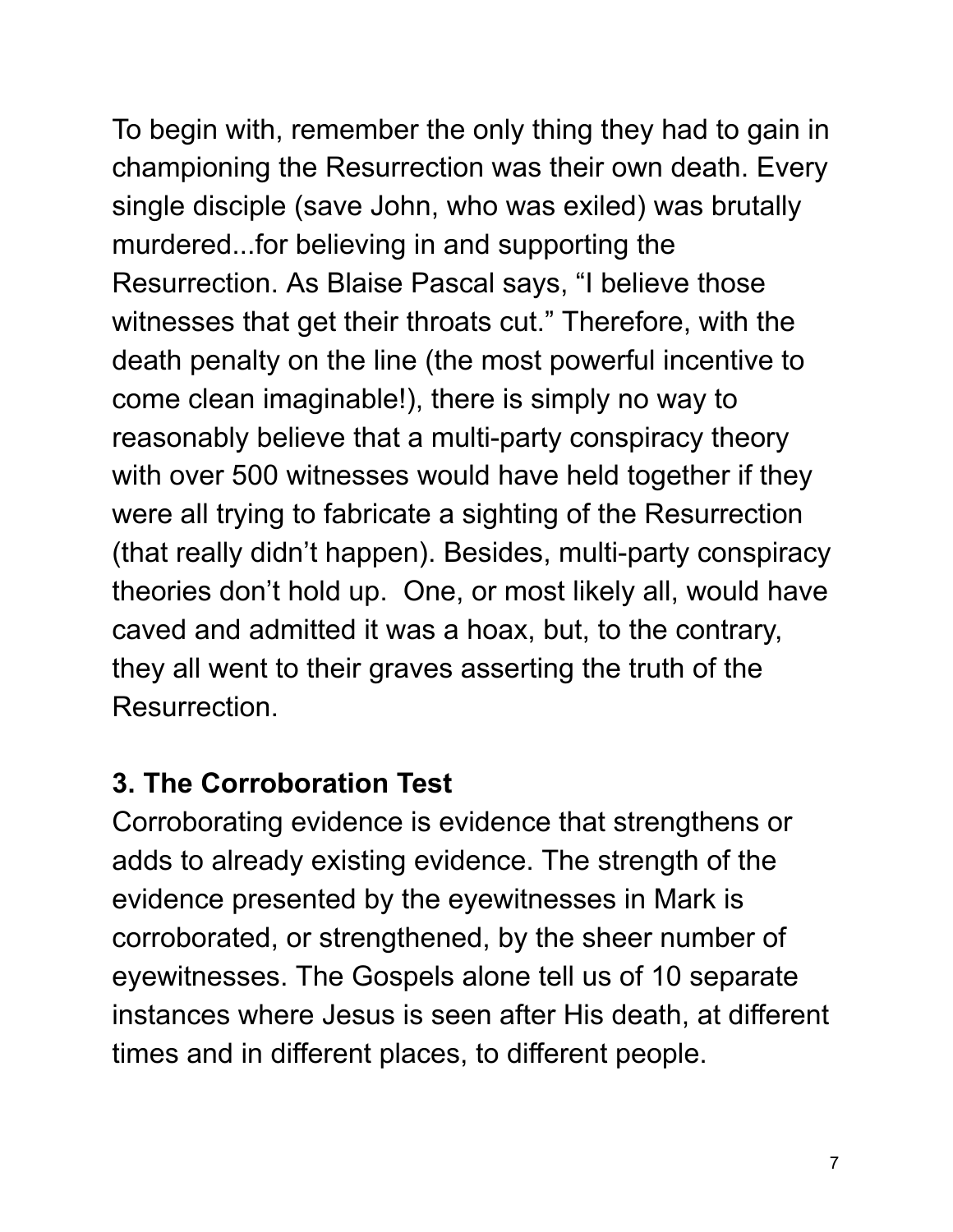In 1 Corinthians 15:6, Paul describes a scene where oer five hundred people saw Jesus at one time, most of whom were still living when Paul was writing. So Paul was saying to his readers, "If you don't believe me, go and talk to the eyewitnesses. I've checked myself and more than 250 of them are still alive and will confirm the truth of what I'm saying." In a court of law, this would have been an open and shut case. Any attorney who could trot out over 250 eyewitnesses all saying they saw the same thing would be a slam dunk.

Due in large part to the strength of the eyewitness evidence, Christianity spread like wildfire in the first few centuries. It went from 12 men following Jesus to roughly 40 million Christians by 300 AD. Why such explosive growth? Because people went and asked the eyewitnesses and they all confirmed it. "I saw Him. It is true." Because of the strength of the corroborating evidence, among other things, the Resurrection exploded.

## **Examining the Sociological Evidence**

Rodney Starks, a sociologist, notes the remarkable growth numerically in the numbers of Christians in the first 4 centuries in his book called *The Rise of Christianity* . According to Starks, Christianity went from a group of 12 disciples to over 33 million people and 56% of the Roman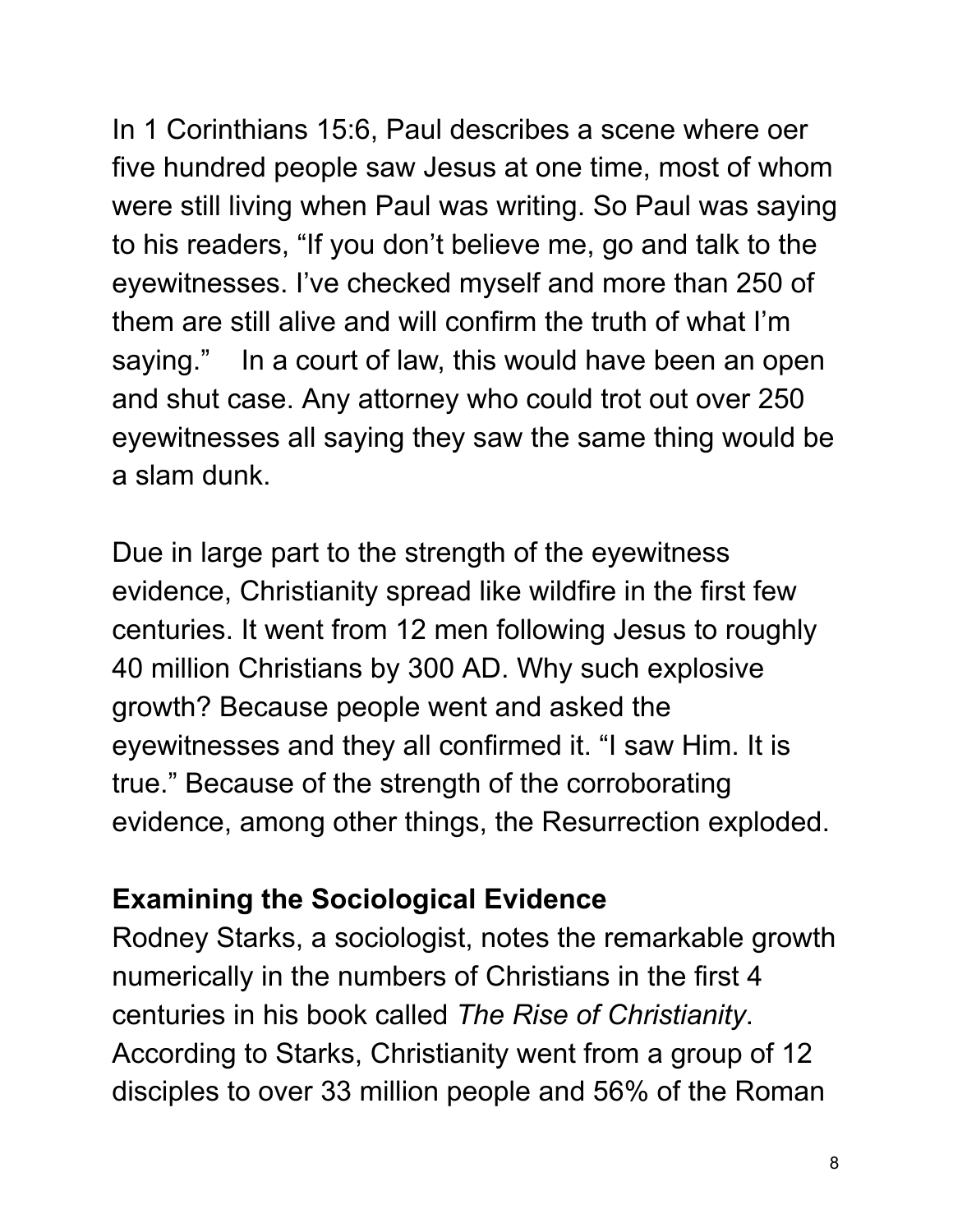Empire by the year 350 A.D. From a sociological perspective, this is stunning growth.

As a skeptic, one way to explain this is to say, "Well, in the ancient world, people were simpler and more open to supernatural things (like a Resurrection) because they didn't think as scientifically as we do now." C.S. Lewis, as an atheist, thought this way until he realized his own chronological snobbery, a term he used to describe his thinking that people of a previous age were by necessity less sophisticated in their thinking. In fact, N.T. Wright rightly points out that the people of the first century were actually more intellectually set against the Resurrection than people of the modern era, primarily because of two prevailing belief systems:

(1) Jews thought a Resurrection occurred at the end of human history and

(2) Greeks and Romans thought the body was bad, meaning that a physical resurrection would be a bad thing.

Therefore, what is so remarkable about the rapid growth of Christianity from a sociological perspective is that this unprecedented growth happened in an intellectual climate that had no possibility for a physical resurrection. According to Starks and N.T. Wright, the only logical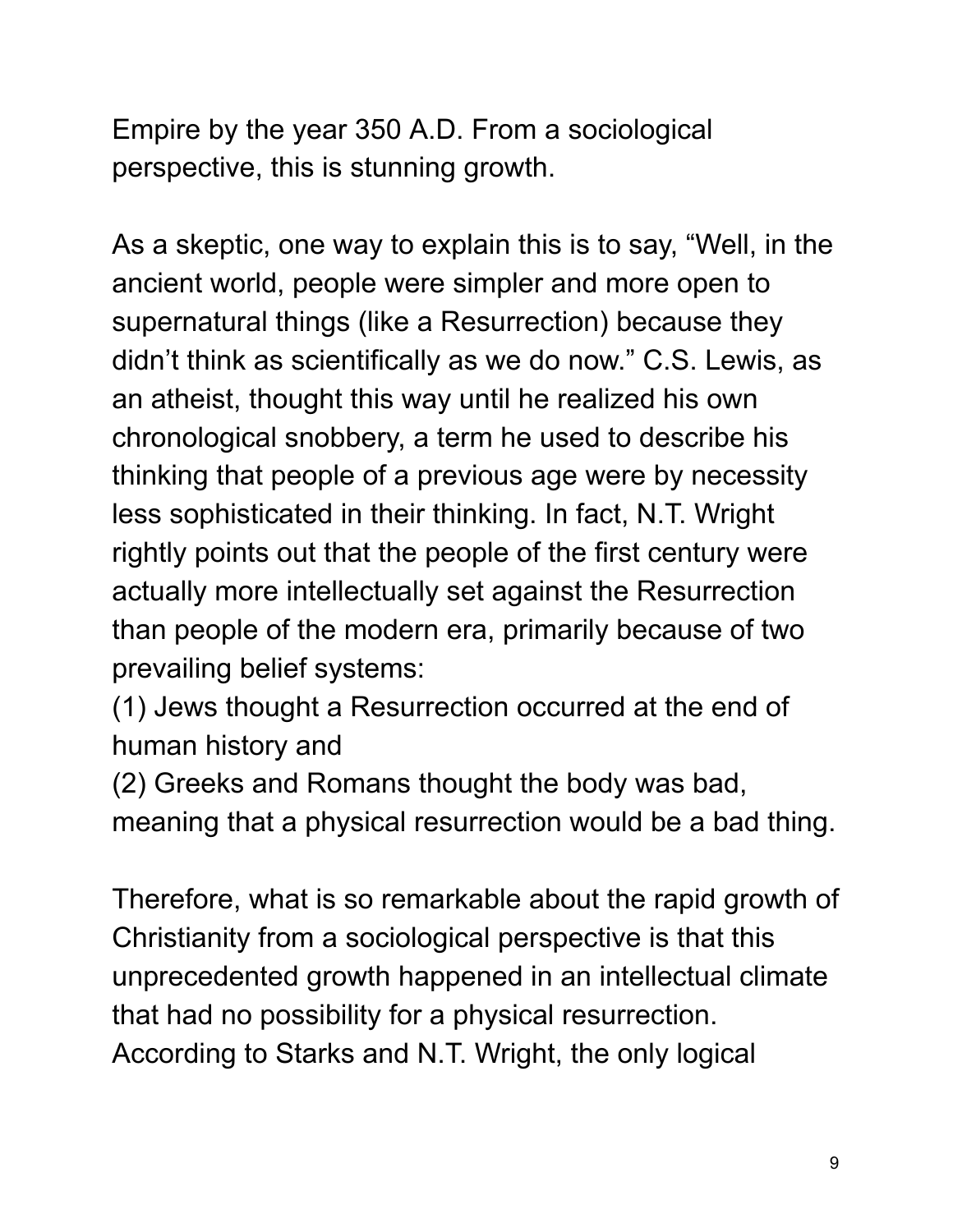sociological explanation is because the eyewitness evidence was convincing beyond a reasonable doubt.

#### **Transformational Evidence**

Still, often times the most compelling evidence is how the Resurrected Jesus is continually transforming lives. Over a billion people could give evidence for how a living person named Jesus Christ is solely responsible for the transformation they are experiencing in their lives.

While we are only scratching the surface of the evidence for the resurrection, what we have considered stands up to legal scrutiny and provides a compelling case for the Resurrection of Jesus Christ. And, here is the great news as expressed in John 11: 25-26: "I am the resurrection and the life. He who believes in Me will live, even though he dies; and whoever lives and believes in Me will never die." And I Corinthians 15:20 says, "Christ has indeed been raised from the dead, the firstfruits of those who have fallen asleep. For since death came through a man, the resurrection of the dead comes also through a man." He was just the firstfruit of the Resurrection. If you trust in Him, He will resurrect you, as well. Death will no longer have the last word.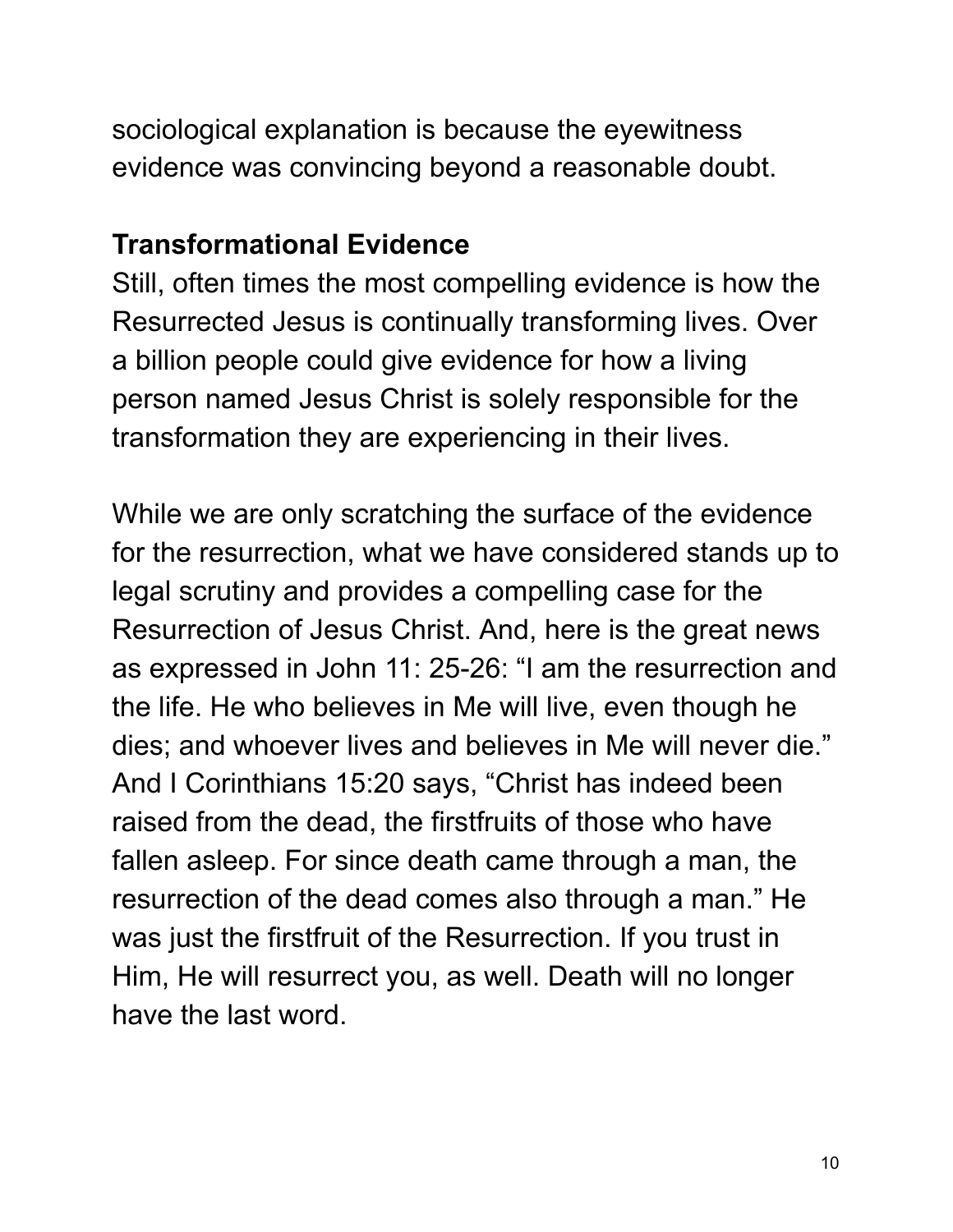1. Read Mark 16:4-8. Describe the 3 shocks that the women experience.

2. What is the difference between legal proof and scientific proof? Why should the resurrection be judged by legal proof instead of scientific proof?

3. How does the historical evidence for the resurrection stand up to the Cover-Up test?

4. How does the historical evidence for the resurrection stand up to the Bias test?

5. How does the historical evidence for the resurrection stand up to the Corroboration test?

6. In your own words, describe the sociological evidence for the resurrection.